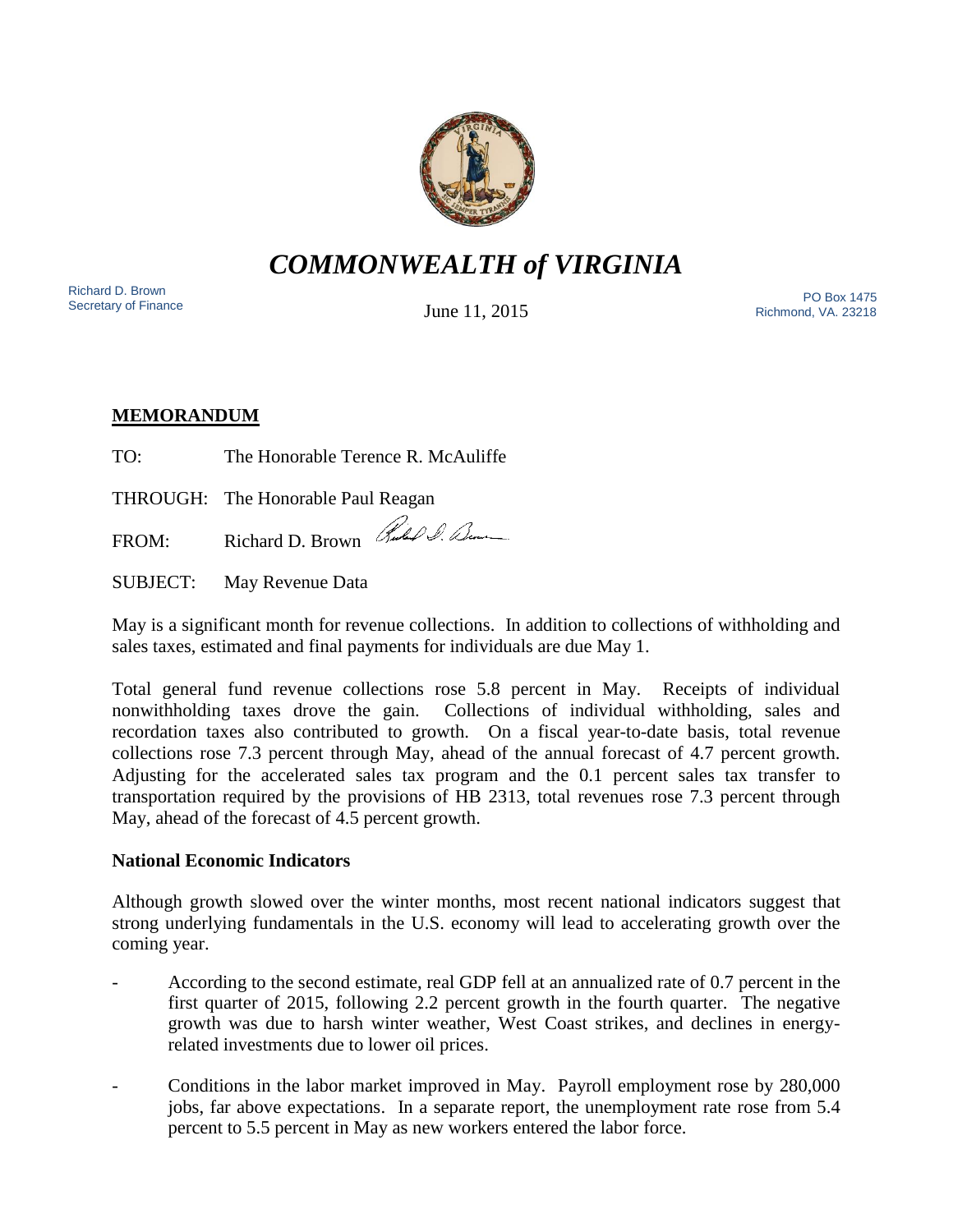- Initial claims for unemployment fell by 8,000 to 276,000 during the week ending May 30, the second decline in the last four weeks. The four-week moving average rose from 272,000 to 274,750, but remains among the lowest since 2000.
- With nine of the ten components increasing, the Conference Board's index of leading indicators rose 0.7 percent in April following a 0.4 percent increase in March. The rise in the index is consistent with accelerating economic growth.
- The Conference Board's index of consumer confidence rose by 1.1 point to 95.4 in May. The present conditions component drove the increase, while the expectations component declined.
- Activity in the manufacturing sector improved in May, with the Institute of Supply Management index rising from 51.5 to 52.8. It has remained above the expansionary threshold of 50.0 for 29 consecutive months.
- Inflation, as measured by the CPI, rose 0.1 percent in April and stands 0.1 percent below April 2014, marking the third negative year-over-year reading in the last four months. Core inflation (excluding food and energy prices) increased 0.3 percent in April and stands 1.8 percent above a year ago.
- The Federal Reserve announced at its April meeting that it will keep the federal funds target rate at 0.0 to 0.25 percent, noting that economic conditions may for some time "warrant keeping the target federal funds rate below levels the Committee views as normal in the longer run."

### **Virginia Economy**

In Virginia, payroll employment rose 0.9 percent in April from April of last year. Northern Virginia posted growth of 1.7 percent, Hampton Roads grew 0.5 percent, and Richmond-Petersburg rose 1.0 percent. The seasonally adjusted unemployment rate was unchanged at 4.8 percent in April.

The Virginia Leading Index rose 0.2 percent in April after rising 0.5 percent in March. The U.S. leading index, auto registrations, and building permits improved in April, while initial claims increased. Future employment was unchanged. The indexes for Northern Virginia, Richmond, Hampton Roads, Charlottesville, Bristol, Blacksburg, and Winchester advanced, while the indexes for Roanoke, Lynchburg, Harrisonburg, and Staunton declined.

### **May Revenue Collections**

Total general fund revenue collections rose 5.8 percent in May. Receipts of individual nonwithholding taxes drove the gain. Collections of individual withholding, sales and recordation taxes also contributed to growth. On a fiscal year-to-date basis, total revenue collections rose 7.3 percent through May, ahead of the annual forecast of 4.7 percent growth. Adjusting for the accelerated sales tax program and the 0.1 percent sales tax transfer to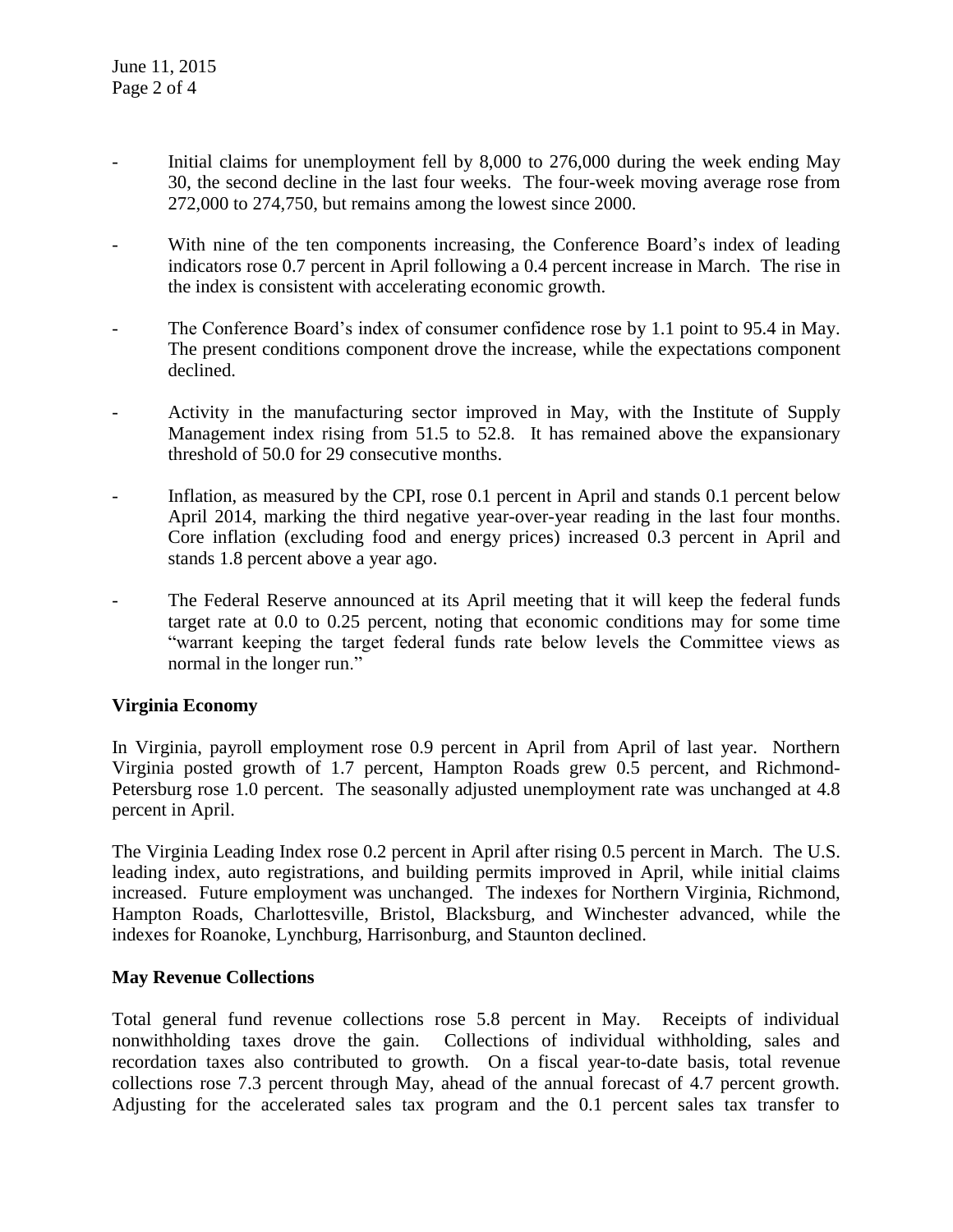June 11, 2015 Page 3 of 4

transportation required by the provisions of HB 2313, total revenues rose 7.3 percent through May, ahead of the forecast of 4.5 percent growth.

*Net Individual Income Tax (69% of general fund revenues)*: Through May, collections of net individual income tax rose 8.7 percent from the same period last year, ahead of the revised annual estimate of 5.0 percent growth. Performance in each component of individual income tax is as follows:

*Individual Income Tax Withholding (63% of general fund revenues)* Although there was one less deposit day than last year, collections of payroll withholding taxes rose 3.5 percent in May. Year-to-date, withholding collections are 4.6 percent ahead of the same period last year, leading the revised annual estimate of 4.0 percent growth.

*Individual Income Tax Nonwithholding (16% of general fund revenues)*: May is a significant month for collections in this source. Final payments for tax year 2014 and the first estimated payment for tax year 2015 are both due May 1.

A total of \$513.8 million in nonwithholding was collected in May compared with \$433.2 million in May of last year, an increase of 18.6 percent. Since a portion of final payments due May 1 are received in April, the two months must be analyzed together to accurately assess growth in this source. Taken together, nonwithholding collections in April and May were up 19.0 percent from the same period last year, as final payments increased by 26.0 percent.

To date, about 99 percent of the nonwithholding forecast has been collected, and year-todate collections are 19.6 percent above the same period last year, far ahead of the annual estimate of 7.9 percent growth. The final estimated payment for this fiscal year is due in June. To make the estimate, collections must reach \$15.7 million in June. Last year, \$258.5 million was received in June.

*Individual Income Tax Refunds*: The Department of Taxation issued \$146.6 million in refunds in May compared with \$125.1 million last year, a 17.2 percent increase.

Since the filing season began on January 1, TAX issued about 2.7 million refunds, the same amount as last January-May. The average refund size for the filing season is close to last year. Fiscal year-to-date, refunds have grown 0.1 percent, trailing the annual estimate of 3.2 percent growth.

*Sales Tax (19% of general fund revenues)*: Collections of sales and use taxes, reflecting April sales, rose 1.2 percent in May. On a year-to-date basis, collections have risen 3.9 percent, trailing the annual estimate of 4.9 percent growth. Adjusting for the partial repeal of the accelerated sales tax program and the 0.1 percent sales tax transfer to transportation required by HB 2313, sales tax collections have grown by 4.0 percent year-to-date, close to the economicbase forecast of 3.9 percent.

*Corporate Income Tax (5% of general fund revenues)*: May is not typically a significant month for collections in this source, as final or extension payments are mainly due only from retailers